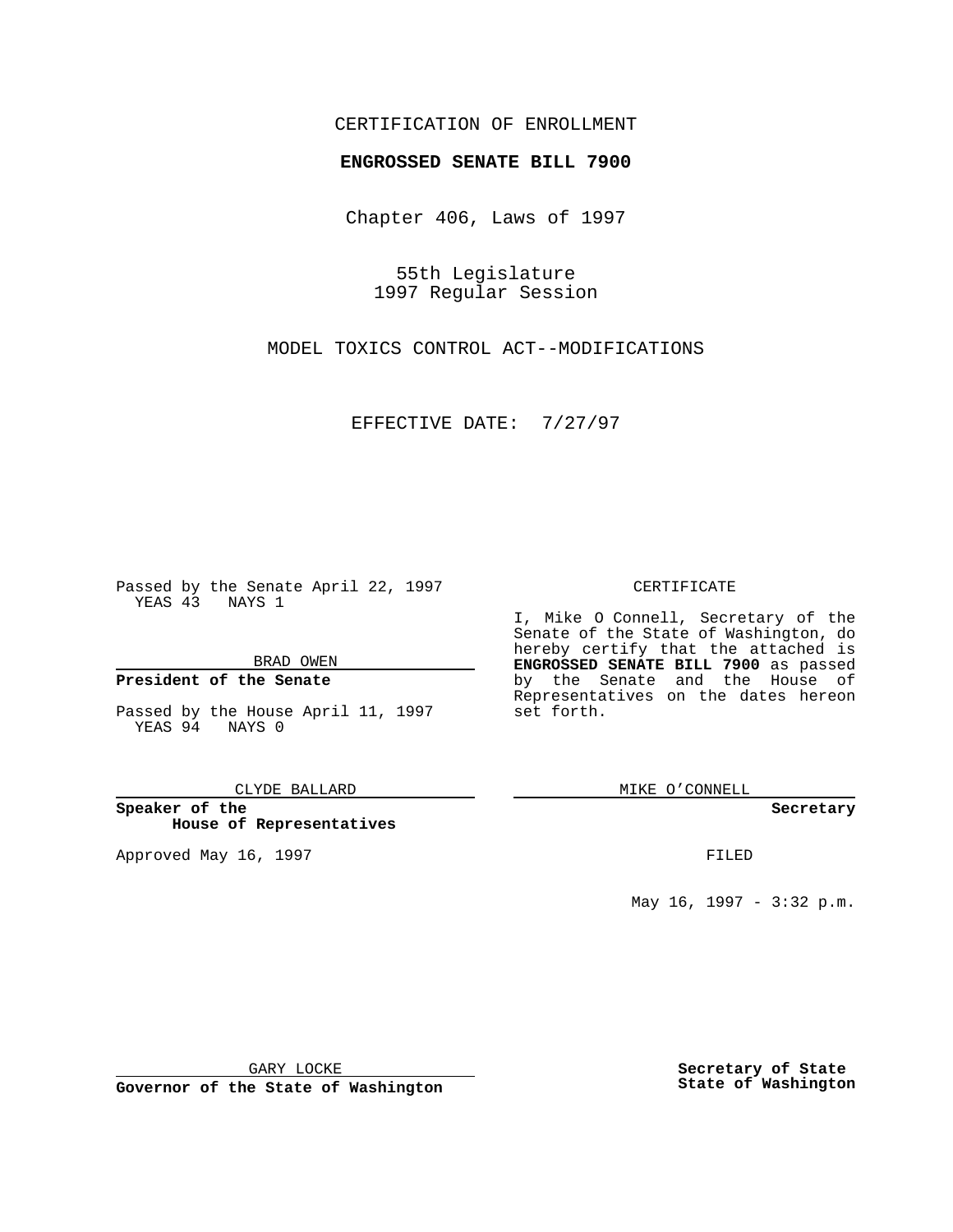## **ENGROSSED SENATE BILL 7900** \_\_\_\_\_\_\_\_\_\_\_\_\_\_\_\_\_\_\_\_\_\_\_\_\_\_\_\_\_\_\_\_\_\_\_\_\_\_\_\_\_\_\_\_\_\_\_

\_\_\_\_\_\_\_\_\_\_\_\_\_\_\_\_\_\_\_\_\_\_\_\_\_\_\_\_\_\_\_\_\_\_\_\_\_\_\_\_\_\_\_\_\_\_\_

### AS AMENDED BY THE HOUSE

Passed Legislature - 1997 Regular Session

### **State of Washington 55th Legislature 1997 Regular Session**

**By** Senators Swecker, Fraser, Anderson, Rasmussen, Zarelli, Oke, Goings, Morton, Haugen, Hale, Spanel, Rossi, Johnson, Schow, Kohl, Sellar, Franklin, Horn, Kline, McAuliffe and Winsley

Representatives Sheahan, Ballasiotes, Schoesler, Bush, Honeyford, Carrell, Chandler, Mitchell, Clements, Huff, Thompson, Hankins, Mulliken, Koster, Carlson, Cairnes, Cooke, Johnson, Skinner, Mastin, Smith, Crouse, Benson, Alexander, Talcott, Robertson, Lisk, Zellinsky, Boldt, Delvin, Sterk, Lambert, Hickel, Backlund and Pennington

Read first time 02/06/97 (Introduced with House Sponsors). Referred to Committee on Agriculture & Environment.

 AN ACT Relating to implementing the model toxics control act policy advisory committee recommendations; amending RCW 70.105D.020, 70.105D.030, 70.105D.040, 70.105D.070, and 70.105D.080; and creating a new section.

5 BE IT ENACTED BY THE LEGISLATURE OF THE STATE OF WASHINGTON:

6 NEW SECTION. **Sec. 1.** The legislature finds that:

 (1) Engrossed Substitute House Bill No. 1810 enacted during the 1995 legislative session authorized establishment of the model toxics control act policy advisory committee, a twenty-two member committee representing a broad range of interests including the legislature, agriculture, large and small business, environmental organizations, and local and state government. The committee was charged with the task of providing advice to the legislature and the department of ecology to more effectively implement the model toxics control act, chapter 70.105D RCW.

 (2) The committee members committed considerable time and effort to their charge, meeting twenty-six times during 1995 and 1996 to discuss and decide issues. In addition, the committee created four subcommittees that met over sixty times during this same period. There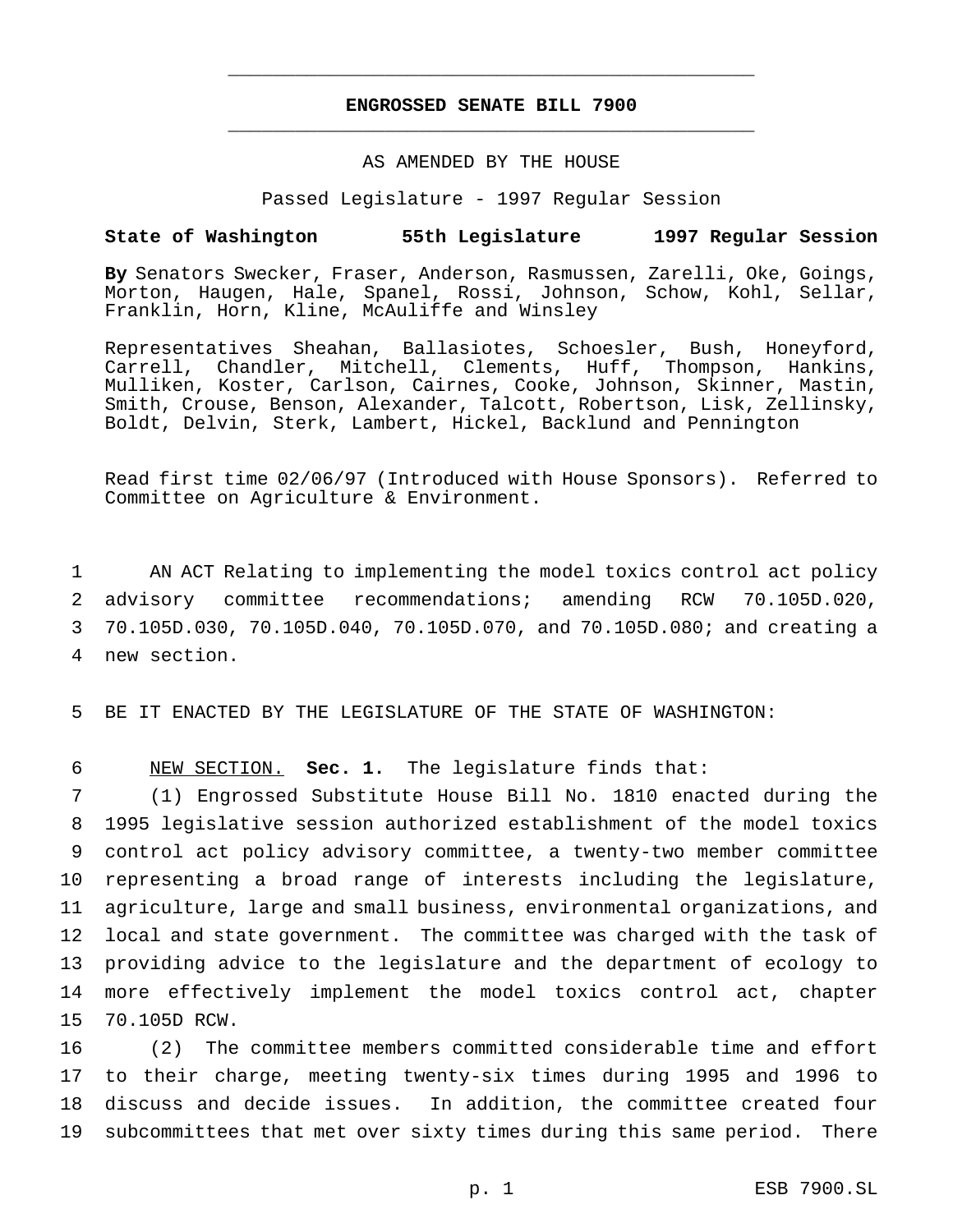were also numerous working subgroups and drafting committees formed on an ad hoc basis to support the committee's work. Many members of the public also attended these meetings and were provided opportunities to contribute to the committee deliberations.

 (3) The policy advisory committee completed its work and submitted a final report to the department of ecology and the legislature on December 15, 1996. That report contains numerous recommendations for statutory changes that were agreed to by consensus of the committee members or obtained broad support of most of the committee members. This act is intended to implement those recommended statutory changes.

 **Sec. 2.** RCW 70.105D.020 and 1995 c 70 s 1 are each amended to read as follows:

 (1) "Agreed order" means an order issued by the department under this chapter with which the potentially liable person receiving the order agrees to comply. An agreed order may be used to require or approve any cleanup or other remedial actions but it is not a settlement under RCW 70.105D.040(4) and shall not contain a covenant not to sue, or provide protection from claims for contribution, or provide eligibility for public funding of remedial actions under RCW 70.105D.070(2)(d)(xi).

(2) "Department" means the department of ecology.

 (3) "Director" means the director of ecology or the director's designee.

 (4) "Facility" means (a) any building, structure, installation, equipment, pipe or pipeline (including any pipe into a sewer or publicly owned treatment works), well, pit, pond, lagoon, impoundment, ditch, landfill, storage container, motor vehicle, rolling stock, vessel, or aircraft, or (b) any site or area where a hazardous substance, other than a consumer product in consumer use, has been deposited, stored, disposed of, or placed, or otherwise come to be located.

 (5) "Federal cleanup law" means the federal comprehensive environmental response, compensation, and liability act of 1980, 42 U.S.C. Sec. 9601 et seq., as amended by Public Law 99-499.

 (6) "Foreclosure and its equivalents" means purchase at a foreclosure sale, acquisition, or assignment of title in lieu of foreclosure, termination of a lease, or other repossession, acquisition of a right to title or possession, an agreement in satisfaction of the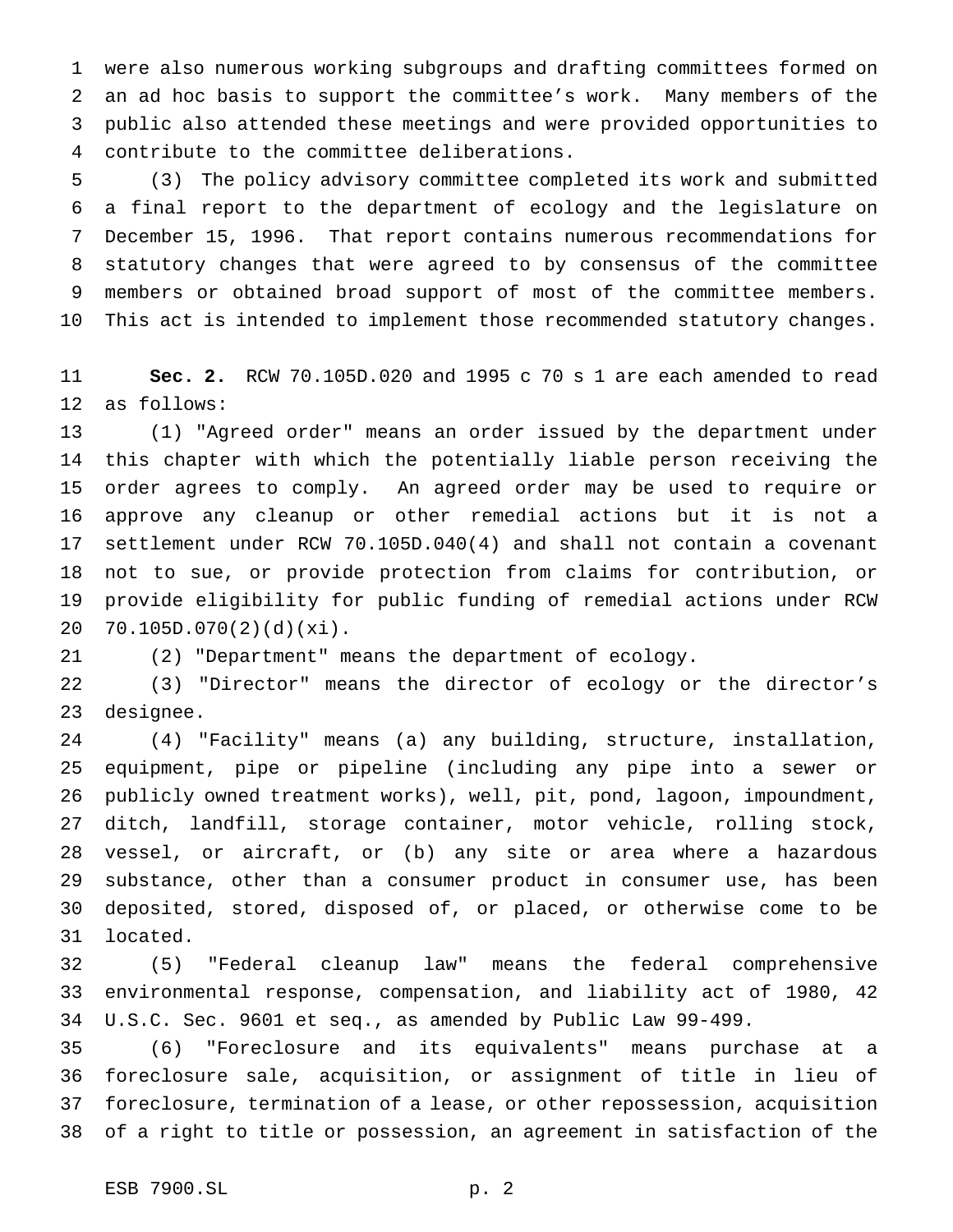obligation, or any other comparable formal or informal manner, whether pursuant to law or under warranties, covenants, conditions, representations, or promises from the borrower, by which the holder acquires title to or possession of a facility securing a loan or other obligation.

(7) "Hazardous substance" means:

 (a) Any dangerous or extremely hazardous waste as defined in RCW 70.105.010 (5) and (6), or any dangerous or extremely dangerous waste designated by rule pursuant to chapter 70.105 RCW;

 (b) Any hazardous substance as defined in RCW 70.105.010(14) or any hazardous substance as defined by rule pursuant to chapter 70.105 RCW; (c) Any substance that, on March 1, 1989, is a hazardous substance under section 101(14) of the federal cleanup law, 42 U.S.C. Sec. 9601(14);

(d) Petroleum or petroleum products; and

 (e) Any substance or category of substances, including solid waste decomposition products, determined by the director by rule to present a threat to human health or the environment if released into the environment.

 The term hazardous substance does not include any of the following when contained in an underground storage tank from which there is not a release: Crude oil or any fraction thereof or petroleum, if the tank is in compliance with all applicable federal, state, and local law.

 (8) "Independent remedial actions" means remedial actions conducted 25 without department oversight or approval, and not under an order, 26 agreed order, or consent decree.

 (9) "Holder" means a person who holds indicia of ownership primarily to protect a security interest. A holder includes the initial holder such as the loan originator, any subsequent holder such as a successor-in-interest or subsequent purchaser of the security interest on the secondary market, a guarantor of an obligation, surety, or any other person who holds indicia of ownership primarily to protect a security interest, or a receiver, court-appointed trustee, or other person who acts on behalf or for the benefit of a holder. A holder can be a public or privately owned financial institution, receiver, conservator, loan guarantor, or other similar persons that loan money or guarantee repayment of a loan. Holders typically are banks or savings and loan institutions but may also include others such as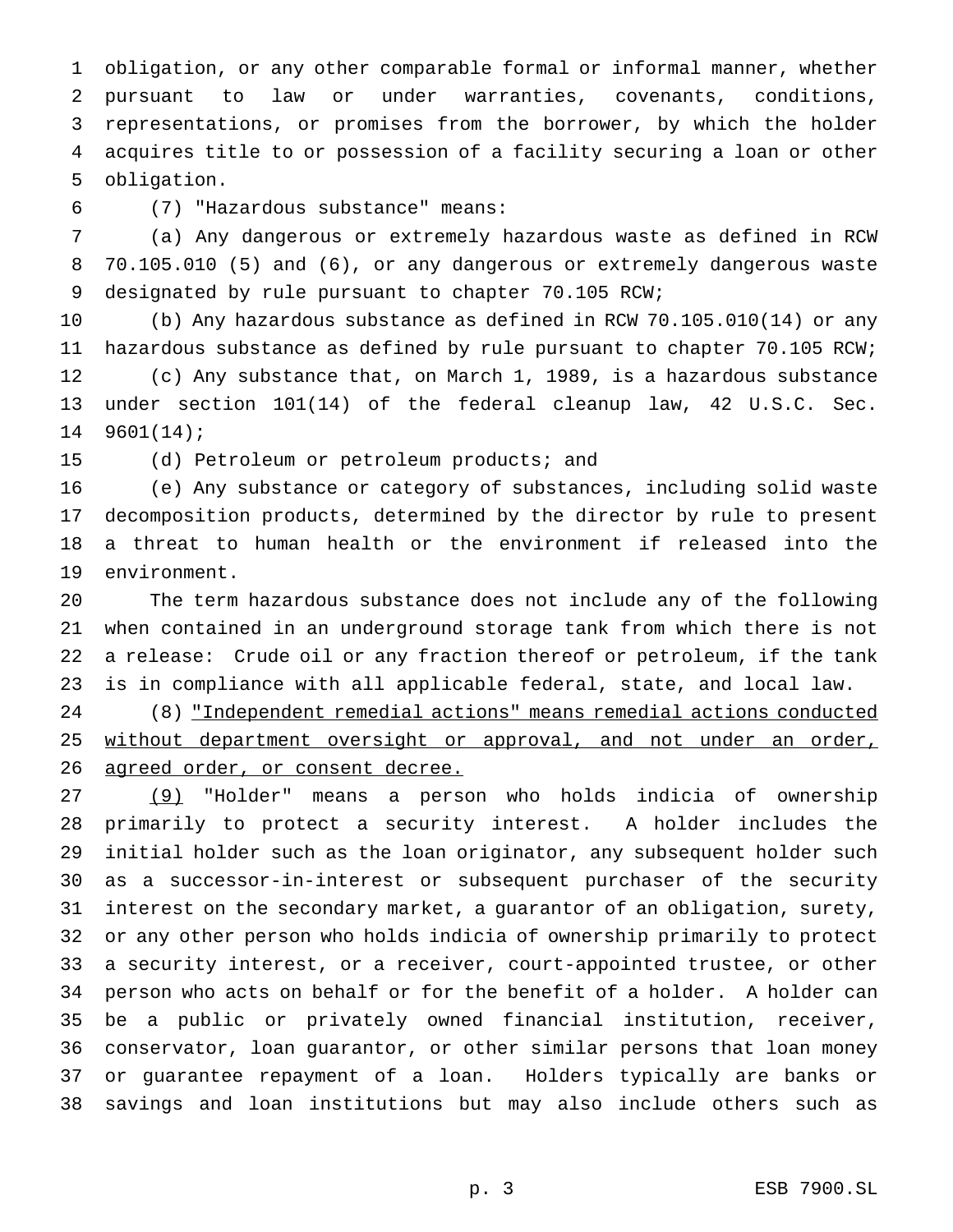insurance companies, pension funds, or private individuals that engage in loaning of money or credit.

 ( $(\frac{49}{10})$  "Indicia of ownership" means evidence of a security interest, evidence of an interest in a security interest, or evidence of an interest in a facility securing a loan or other obligation, including any legal or equitable title to a facility acquired incident to foreclosure and its equivalents. Evidence of such interests 8 ((include[s])) includes, mortgages, deeds of trust, sellers interest in a real estate contract, liens, surety bonds, and guarantees of obligations, title held pursuant to a lease financing transaction in which the lessor does not select initially the leased facility, or legal or equitable title obtained pursuant to foreclosure and their 13 equivalents. Evidence of such interests also ((include[s])) includes assignments, pledges, or other rights to or other forms of encumbrance against the facility that are held primarily to protect a security interest.

 $((+10))$   $(11)$  "Operating a facility primarily to protect a security interest" occurs when all of the following are met: (a) Operating the facility where the borrower has defaulted on the loan or otherwise breached the security agreement; (b) operating the facility to preserve the value of the facility as an ongoing business; (c) the operation is being done in anticipation of a sale, transfer, or assignment of the facility; and (d) the operation is being done primarily to protect a security interest. Operating a facility for longer than one year prior to foreclosure or its equivalents shall be presumed to be operating the facility for other than to protect a security interest.

27  $((+11))$   $(12)$  "Owner or operator" means:

 (a) Any person with any ownership interest in the facility or who exercises any control over the facility; or

 (b) In the case of an abandoned facility, any person who had owned, or operated, or exercised control over the facility any time before its abandonment;

The term does not include:

 (i) An agency of the state or unit of local government which acquired ownership or control involuntarily through bankruptcy, tax delinquency, abandonment, or circumstances in which the government involuntarily acquires title. This exclusion does not apply to an agency of the state or unit of local government which has caused or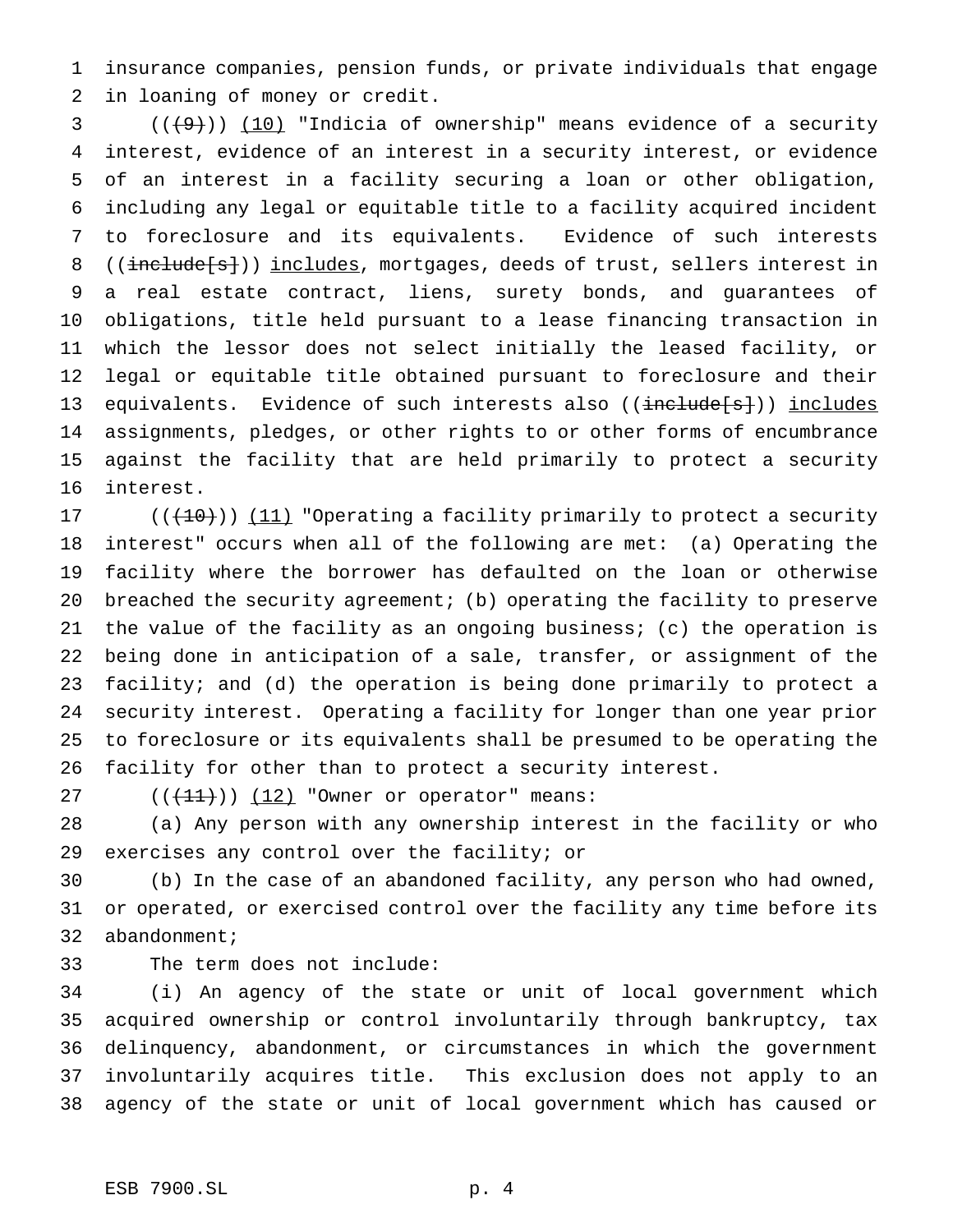contributed to the release or threatened release of a hazardous 2 substance from the facility;  $((\theta \cdot \mathbf{r}))$ 

 (ii) A person who, without participating in the management of a facility, holds indicia of ownership primarily to protect the person's security interest in the facility. Holders after foreclosure and its equivalent and holders who engage in any of the activities identified 7 in subsection  $((+12))$   $(13)(e)$  through (g) of this section shall not lose this exemption provided the holder complies with all of the following:

 (A) The holder properly maintains the environmental compliance measures already in place at the facility;

 (B) The holder complies with the reporting requirements in the rules adopted under this chapter;

 (C) The holder complies with any order issued to the holder by the department to abate an imminent or substantial endangerment;

 (D) The holder allows the department or potentially liable persons under an order, agreed order, or settlement agreement under this chapter access to the facility to conduct remedial actions and does not impede the conduct of such remedial actions;

 (E) Any remedial actions conducted by the holder are in compliance with any preexisting requirements identified by the department, or, if the department has not identified such requirements for the facility, the remedial actions are conducted consistent with the rules adopted 24 under this chapter; and

25 (F) The holder does not exacerbate an existing release<u>; or</u>

 (iii) Any person who has any ownership interest in, operates, or 27 exercises control over real property where a hazardous substance has 28 come to be located solely as a result of migration of the hazardous 29 substance to the real property through the ground water from a source 30 off the property, if:

 (A) The person can demonstrate that the hazardous substance has not been used, placed, managed, or otherwise handled on the property in a 33 manner likely to cause or contribute to a release of the hazardous 34 substance that has migrated onto the property;

 (B) The person has not caused or contributed to the release of the 36 hazardous substance;

 (C) The person does not engage in activities that damage or interfere with the operation of remedial actions installed on the person's property or engage in activities that result in exposure of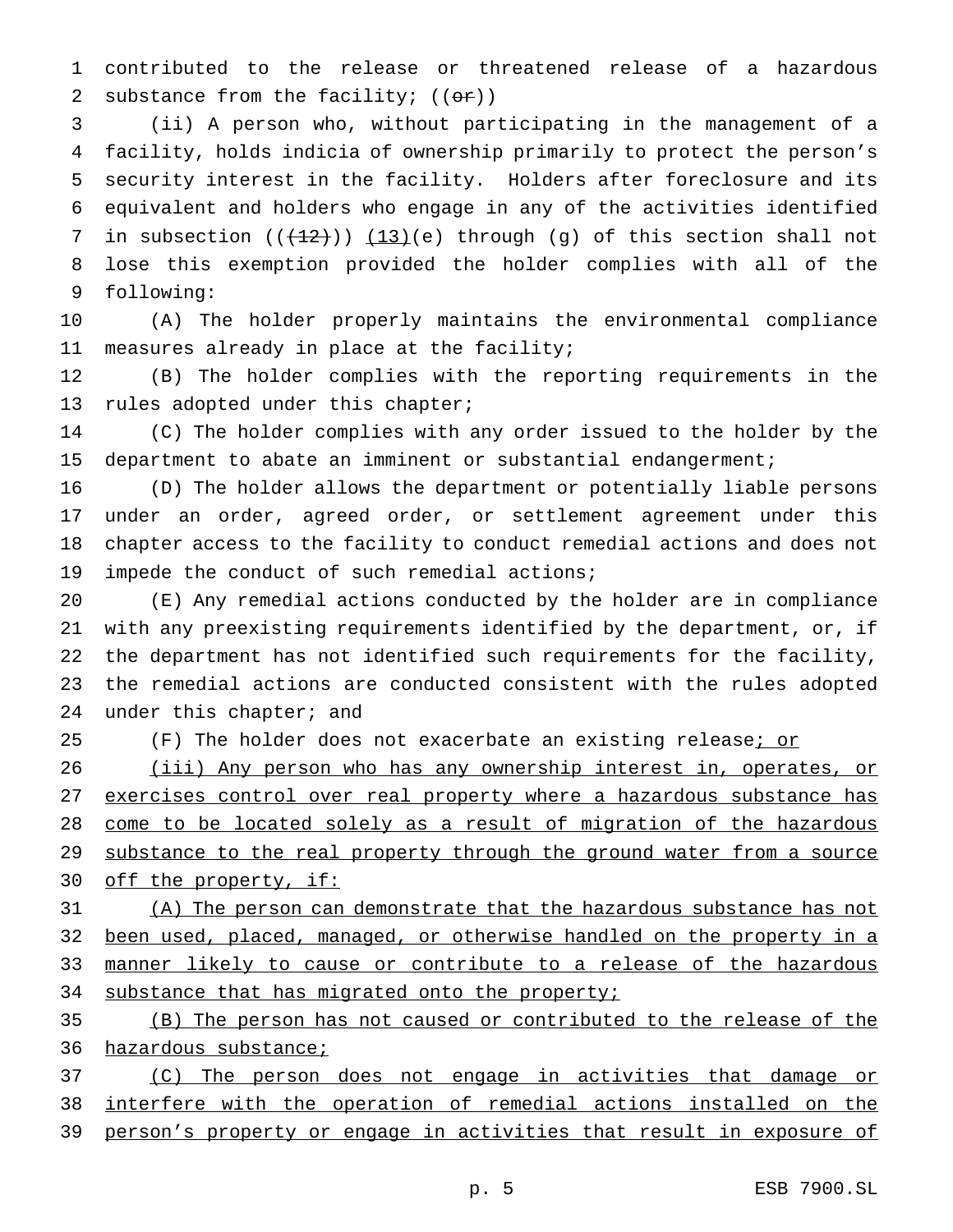1 humans or the environment to the contaminated ground water that has 2 migrated onto the property;

 (D) If requested, the person allows the department, potentially 4 liable persons who are subject to an order, agreed order, or consent decree, and the authorized employees, agents, or contractors of each, access to the property to conduct remedial actions required by the 7 department. The person may attempt to negotiate an access agreement 8 before allowing access; and

 (E) Legal withdrawal of ground water does not disqualify a person 10 from the exemption in this subsection (12)(b)(iii).

11 The exemption in  $(b)(ii)$  of this subsection  $((+11)+(b)+(ii))$  does not apply to holders who cause or contribute to a new release or threatened release or who are otherwise liable under RCW 70.105D.040(1) (b), (c), (d), and (e); provided, however, that a holder shall not lose this exemption if it establishes that any such new release has been remediated according to the requirements of this chapter and that any hazardous substances remaining at the facility after remediation of the new release are divisible from such new release.

19 ((<del>(12)</del>)) (13) "Participation in management" means exercising decision-making control over the borrower's operation of the facility, environmental compliance, or assuming or manifesting responsibility for the overall management of the enterprise encompassing the day-to-day decision making of the enterprise.

 The term does not include any of the following: (a) A holder with the mere capacity or ability to influence, or the unexercised right to control facility operations; (b) a holder who conducts or requires a borrower to conduct an environmental audit or an environmental site assessment at the facility for which indicia of ownership is held; (c) a holder who requires a borrower to come into compliance with any applicable laws or regulations at the facility for which indicia of ownership is held; (d) a holder who requires a borrower to conduct remedial actions including setting minimum requirements, but does not otherwise control or manage the borrower's remedial actions or the scope of the borrower's remedial actions except to prepare a facility for sale, transfer, or assignment; (e) a holder who engages in workout or policing activities primarily to protect the holder's security interest in the facility; (f) a holder who prepares a facility for sale, transfer, or assignment or requires a borrower to prepare a facility for sale, transfer, or assignment; (g) a holder who operates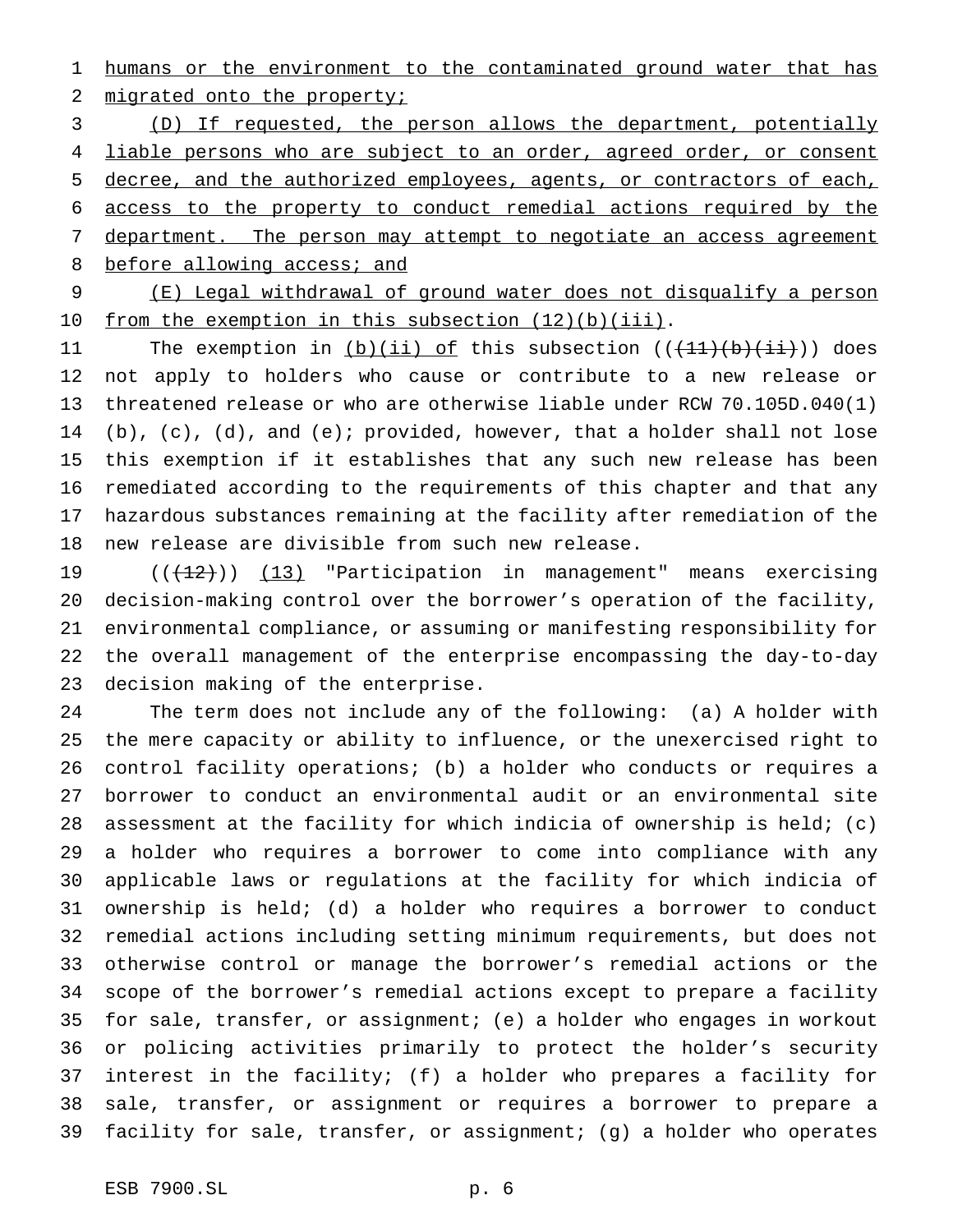a facility primarily to protect a security interest, or requires a borrower to continue to operate, a facility primarily to protect a security interest; and (h) a prospective holder who, as a condition of becoming a holder, requires an owner or operator to conduct an environmental audit, conduct an environmental site assessment, come into compliance with any applicable laws or regulations, or conduct remedial actions prior to holding a security interest is not participating in the management of the facility.

 $((+13))$   $(14)$  "Person" means an individual, firm, corporation, association, partnership, consortium, joint venture, commercial entity, state government agency, unit of local government, federal government agency, or Indian tribe.

 $((+14))$  (15) "Policing activities" means actions the holder takes to insure that the borrower complies with the terms of the loan or security interest or actions the holder takes or requires the borrower to take to maintain the value of the security. Policing activities include: Requiring the borrower to conduct remedial actions at the facility during the term of the security interest; requiring the borrower to comply or come into compliance with applicable federal, state, and local environmental and other laws, regulations, and permits during the term of the security interest; securing or exercising authority to monitor or inspect the facility including on-site inspections, or to monitor or inspect the borrower's business or financial condition during the term of the security interest; or taking other actions necessary to adequately police the loan or security interest such as requiring a borrower to comply with any warranties, covenants, conditions, representations, or promises from the borrower.

 $((+15))$   $(16)$  "Potentially liable person" means any person whom the department finds, based on credible evidence, to be liable under RCW 70.105D.040. The department shall give notice to any such person and allow an opportunity for comment before making the finding, unless an emergency requires otherwise.

33 ((<del>(16)</del>)) <u>(17)</u> "Prepare a facility for sale, transfer, or assignment" means to secure access to the facility; perform routine maintenance on the facility; remove inventory, equipment, or structures; properly maintain environmental compliance measures already in place at the facility; conduct remedial actions to clean up releases at the facility; or to perform other similar activities intended to preserve the value of the facility where the borrower has defaulted on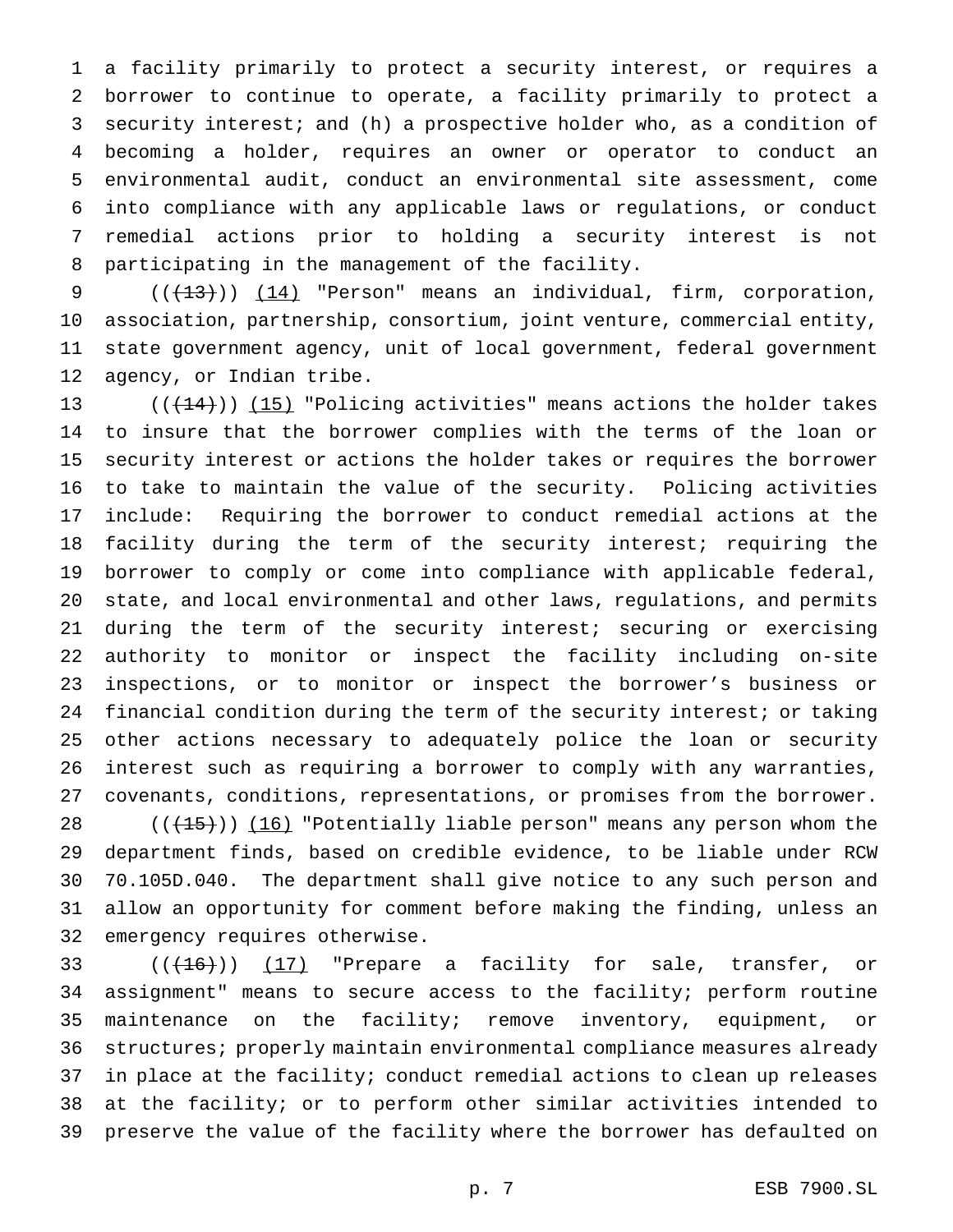the loan or otherwise breached the security agreement or after foreclosure and its equivalents and in anticipation of a pending sale, transfer, or assignment, primarily to protect the holder's security interest in the facility. A holder can prepare a facility for sale, transfer, or assignment for up to one year prior to foreclosure and its equivalents and still stay within the security interest exemption in 7 subsection  $((+11))$   $(12)(b)(ii)$  of this section.

 $((+17))$   $(18)$  "Primarily to protect a security interest" means the indicia of ownership is held primarily for the purpose of securing payment or performance of an obligation. The term does not include indicia of ownership held primarily for investment purposes nor indicia of ownership held primarily for purposes other than as protection for a security interest. A holder may have other, secondary reasons, for maintaining indicia of ownership, but the primary reason must be for protection of a security interest. Holding indicia of ownership after foreclosure or its equivalents for longer than five years shall be considered to be holding the indicia of ownership for purposes other than primarily to protect a security interest. For facilities that have been acquired through foreclosure or its equivalents prior to July 23, 1995, this five-year period shall begin as of July 23, 1995.

 $((+18))$   $(19)$  "Public notice" means, at a minimum, adequate notice mailed to all persons who have made timely request of the department and to persons residing in the potentially affected vicinity of the proposed action; mailed to appropriate news media; published in the newspaper of largest circulation in the city or county of the proposed 26 action; and opportunity for interested persons to comment.

27 (((19))) (20) "Release" means any intentional or unintentional entry of any hazardous substance into the environment, including but not limited to the abandonment or disposal of containers of hazardous substances.

 $((+20))$   $(21)$  "Remedy" or "remedial action" means any action or expenditure consistent with the purposes of this chapter to identify, eliminate, or minimize any threat or potential threat posed by hazardous substances to human health or the environment including any investigative and monitoring activities with respect to any release or threatened release of a hazardous substance and any health assessments or health effects studies conducted in order to determine the risk or potential risk to human health.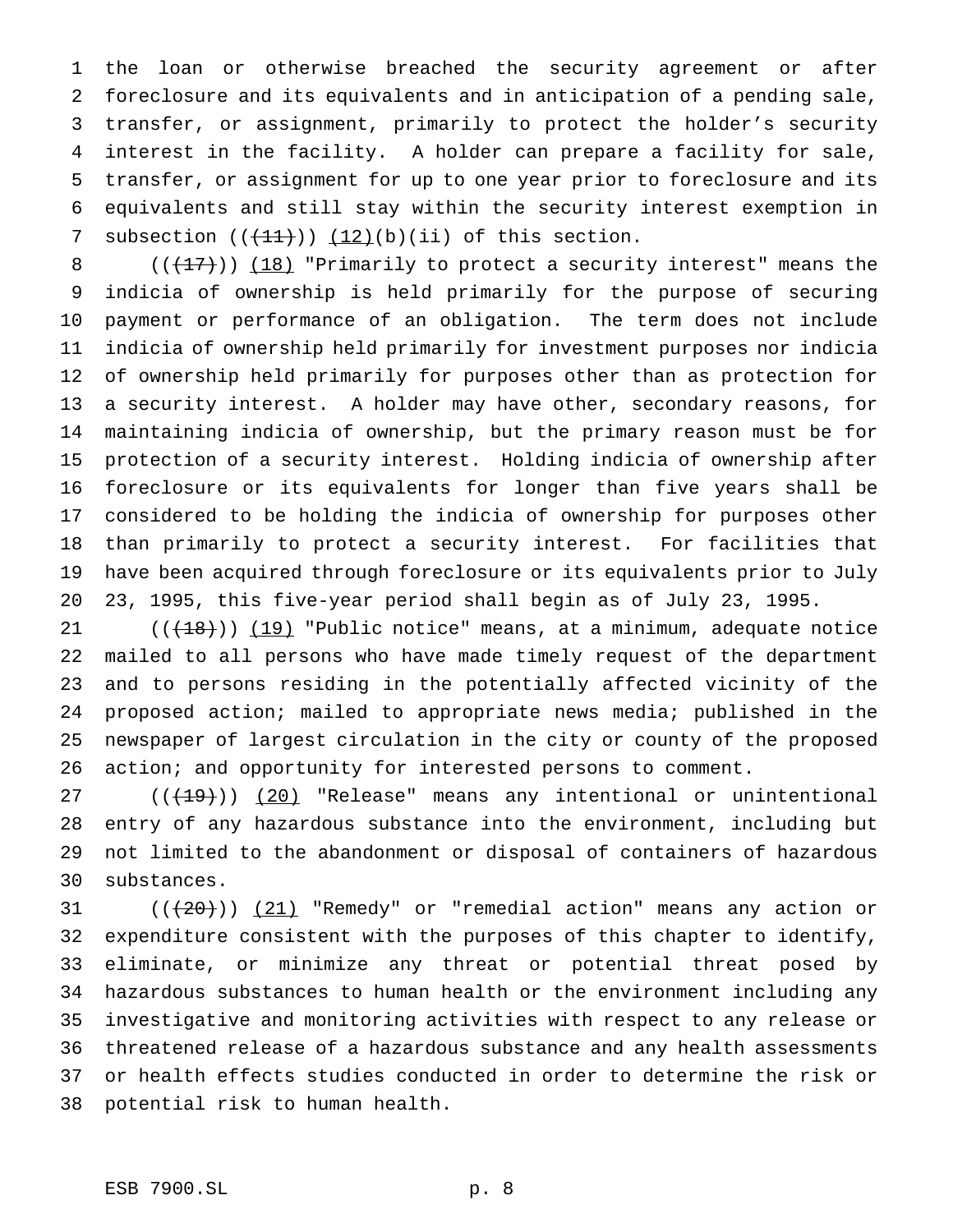$((+21))$   $(22)$  "Security interest" means an interest in a facility created or established for the purpose of securing a loan or other obligation. Security interests include deeds of trusts, sellers interest in a real estate contract, liens, legal, or equitable title to a facility acquired incident to foreclosure and its equivalents, and title pursuant to lease financing transactions. Security interests may also arise from transactions such as sale and leasebacks, conditional sales, installment sales, trust receipt transactions, certain assignments, factoring agreements, accounts receivable financing arrangements, easements, and consignments, if the transaction creates or establishes an interest in a facility for the purpose of securing a loan or other obligation.

13 ( $(\frac{22}{2})$ ) (23) "Industrial properties" means properties that are or have been characterized by, or are to be committed to, traditional industrial uses such as processing or manufacturing of materials, marine terminal and transportation areas and facilities, fabrication, assembly, treatment, or distribution of manufactured products, or storage of bulk materials, that are either:

 (a) Zoned for industrial use by a city or county conducting land use planning under chapter 36.70A RCW; or

 (b) For counties not planning under chapter 36.70A RCW and the cities within them, zoned for industrial use and adjacent to properties currently used or designated for industrial purposes.

24 ( $(\frac{23}{})$ ) (24) "Workout activities" means those actions by which a holder, at any time prior to foreclosure and its equivalents, seeks to prevent, cure, or mitigate a default by the borrower or obligor; or to preserve, or prevent the diminution of, the value of the security. Workout activities include: Restructuring or renegotiating the terms of the security interest; requiring payment of additional rent or interest; exercising forbearance; requiring or exercising rights pursuant to an assignment of accounts or other amounts owed to an obligor; requiring or exercising rights pursuant to an escrow agreement pertaining to amounts owed to an obligor; providing specific or general financial or other advice, suggestions, counseling, or guidance; and exercising any right or remedy the holder is entitled to by law or under any warranties, covenants, conditions, representations, or promises from the borrower.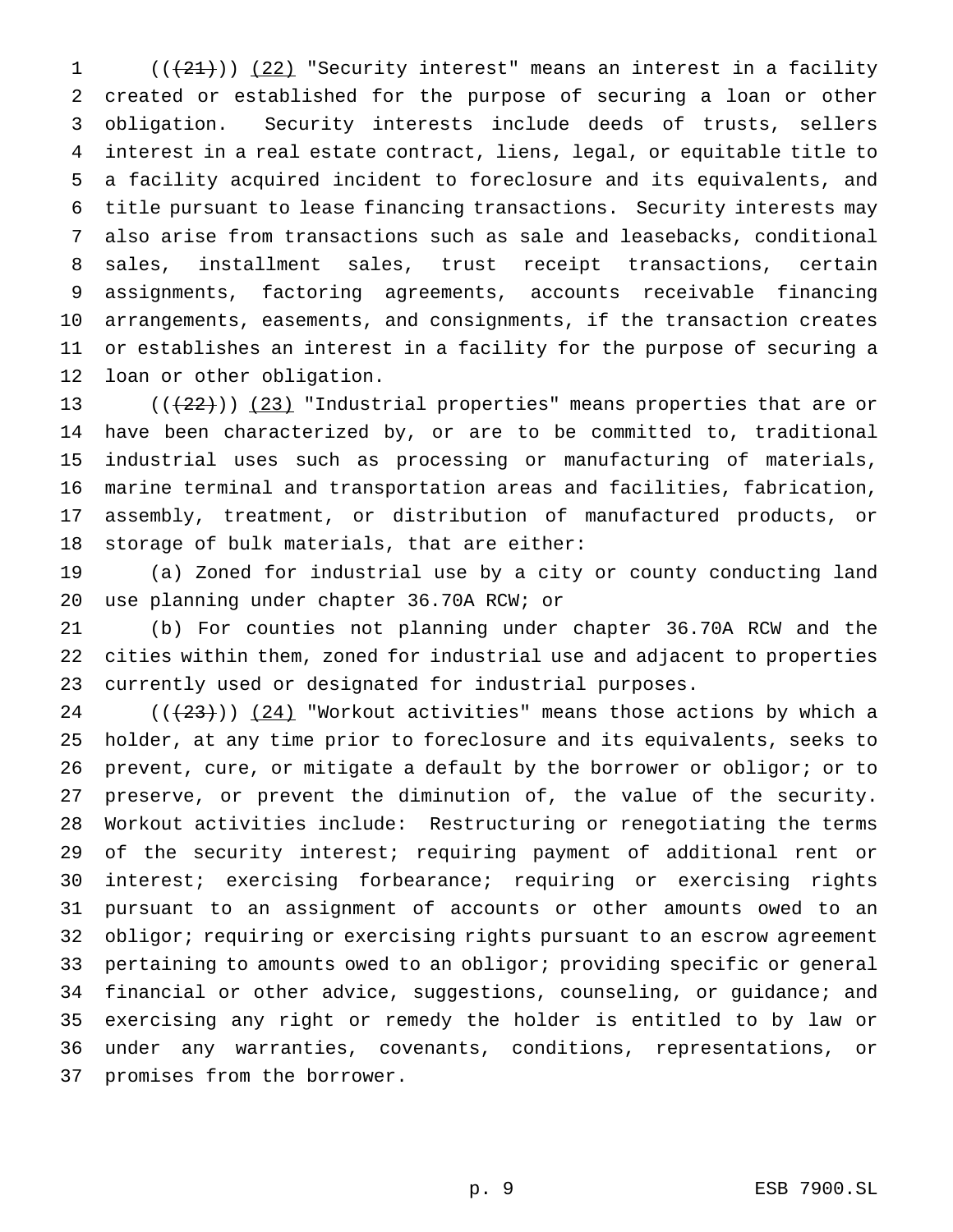**Sec. 3.** RCW 70.105D.030 and 1995 c 70 s 2 are each amended to read as follows:

 (1) The department may exercise the following powers in addition to any other powers granted by law:

 (a) Investigate, provide for investigating, or require potentially liable persons to investigate any releases or threatened releases of hazardous substances, including but not limited to inspecting, sampling, or testing to determine the nature or extent of any release or threatened release. If there is a reasonable basis to believe that a release or threatened release of a hazardous substance may exist, the department's authorized employees, agents, or contractors may enter upon any property and conduct investigations. The department shall give reasonable notice before entering property unless an emergency prevents such notice. The department may by subpoena require the attendance or testimony of witnesses and the production of documents or 16 other information that the department deems necessary;

 (b) Conduct, provide for conducting, or require potentially liable persons to conduct remedial actions (including investigations under (a) of this subsection) to remedy releases or threatened releases of hazardous substances. In carrying out such powers, the department's authorized employees, agents, or contractors may enter upon property. The department shall give reasonable notice before entering property unless an emergency prevents such notice. In conducting, providing for, or requiring remedial action, the department shall give preference to permanent solutions to the maximum extent practicable and shall provide for or require adequate monitoring to ensure the effectiveness of the remedial action;

 (c) Indemnify contractors retained by the department for carrying out investigations and remedial actions, but not for any contractor's reckless or wilful misconduct;

 (d) Carry out all state programs authorized under the federal cleanup law and the federal resource, conservation, and recovery act, 42 U.S.C. Sec. 6901 et seq., as amended;

 (e) Classify substances as hazardous substances for purposes of RCW 70.105D.020(7) and classify substances and products as hazardous substances for purposes of RCW 82.21.020(1);

 (f) Issue orders or enter into consent decrees or agreed orders 38 that include, or issue written opinions under (i) of this subsection 39 that may be conditioned upon, deed restrictions where necessary to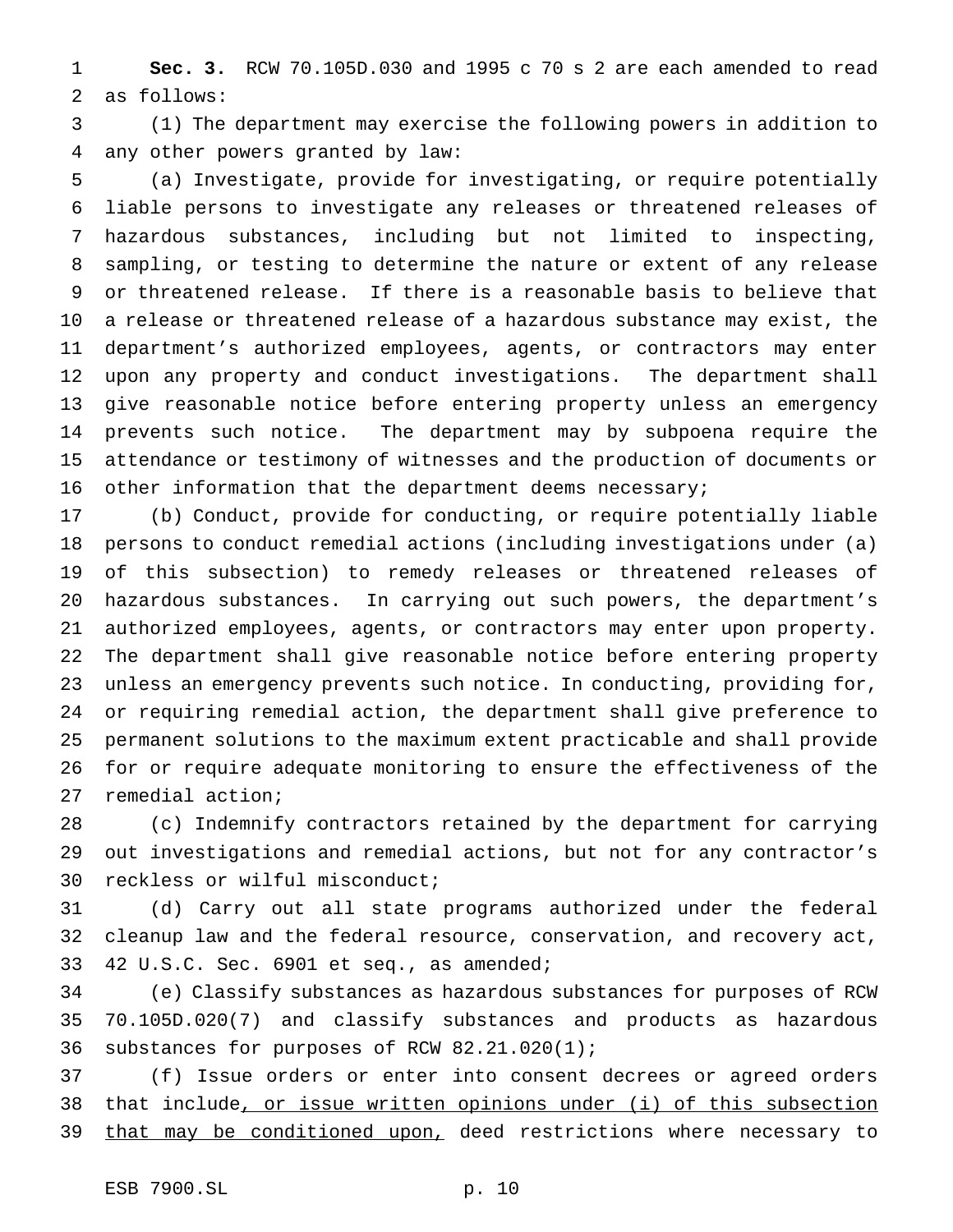protect human health and the environment from a release or threatened release of a hazardous substance from a facility. Prior to establishing a deed restriction under this subsection, the department shall notify and seek comment from a city or county department with land use planning authority for real property subject to a deed restriction;

7 (g) Enforce the application of permanent and effective 8 institutional controls that are necessary for a remedial action to be 9 protective of human health and the environment;

10 (h) Require holders to conduct remedial actions necessary to abate 11 an imminent or substantial endangerment pursuant to RCW 12 70.105D.020( $(\frac{11}{1})$ )  $(12)(b)(ii)(c);$  ((and))

13 (i) Provide informal advice and assistance to persons regarding the 14 administrative and technical requirements of this chapter. This may 15 include site-specific advice to persons who are conducting or otherwise 16 interested in independent remedial actions. Any such advice or 17 assistance shall be advisory only, and shall not be binding on the 18 department. As a part of providing this advice and assistance for 19 independent remedial actions, the department may prepare written 20 opinions regarding whether the independent remedial actions or 21 proposals for those actions meet the substantive requirements of this 22 chapter or whether the department believes further remedial action is 23 necessary at the facility. The department may collect, from persons 24 requesting advice and assistance, the costs incurred by the department 25 in providing such advice and assistance; however, the department shall, 26 where appropriate, waive collection of costs in order to provide an 27 appropriate level of technical assistance in support of public 28 participation. The state, the department, and officers and employees 29 of the state are immune from all liability, and no cause of action of 30 any nature may arise from any act or omission in providing, or failing 31 to provide, informal advice and assistance; and

32 (j) Take any other actions necessary to carry out the provisions of 33 this chapter, including the power to adopt rules under chapter 34.05 34 RCW.

 (2) The department shall immediately implement all provisions of this chapter to the maximum extent practicable, including investigative and remedial actions where appropriate. The department shall adopt, and thereafter enforce, rules under chapter 34.05 RCW to: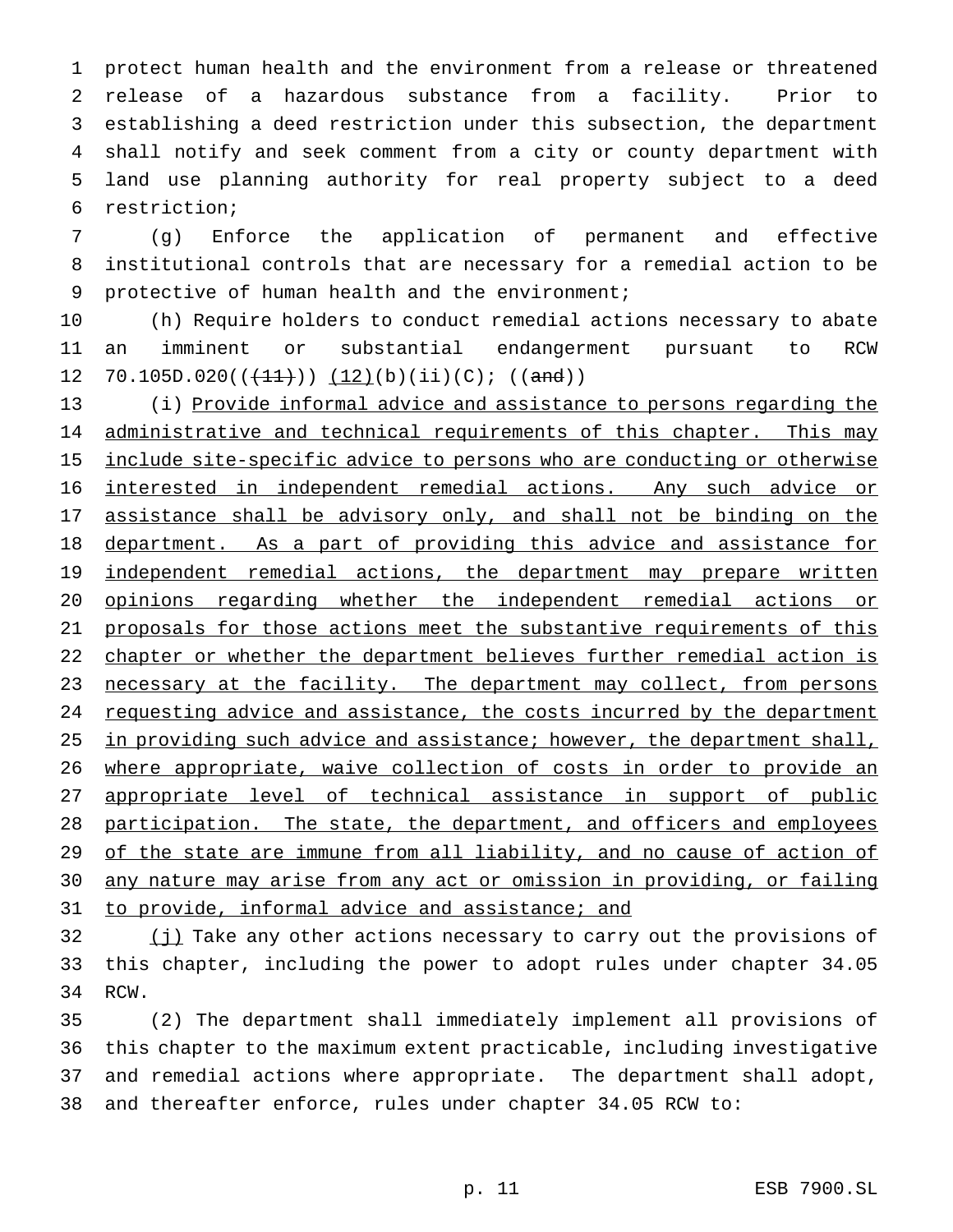(a) Provide for public participation, including at least (i) the establishment of regional citizen's advisory committees, (ii) public notice of the development of investigative plans or remedial plans for releases or threatened releases, and (iii) concurrent public notice of all compliance orders, agreed orders, enforcement orders, or notices of violation;

(b) Establish a hazard ranking system for hazardous waste sites;

8 (c) Provide for requiring the reporting by an owner or operator of 9 releases of hazardous substances to the environment that may be a 10 threat to human health or the environment within ninety days of 11 discovery, including such exemptions from reporting as the department 12 deems appropriate, however this requirement shall not modify any 13 existing requirements provided for under other laws;

14 (d) Establish reasonable deadlines not to exceed ninety days for initiating an investigation of a hazardous waste site after the 16 department receives notice or otherwise receives information that the site may pose a threat to human health or the environment and other reasonable deadlines for remedying releases or threatened releases at the site;

 $((\{d\})$  (e) Publish and periodically update minimum cleanup standards for remedial actions at least as stringent as the cleanup standards under section 121 of the federal cleanup law, 42 U.S.C. Sec. 9621, and at least as stringent as all applicable state and federal laws, including health-based standards under state and federal law; and (( $\left(\frac{1}{12}\right)$ ) (f) Apply industrial clean-up standards at industrial properties. Rules adopted under this subsection shall ensure that industrial properties cleaned up to industrial standards cannot be converted to nonindustrial uses without approval from the department. The department may require that a property cleaned up to industrial standards is cleaned up to a more stringent applicable standard as a condition of conversion to a nonindustrial use. Industrial clean-up standards may not be applied to industrial properties where hazardous substances remaining at the property after remedial action pose a threat to human health or the environment in adjacent nonindustrial areas.

 (3) Before November 1st of each even-numbered year, the department shall develop, with public notice and hearing, and submit to the ways and means and appropriate standing environmental committees of the senate and house of representatives a ranked list of projects and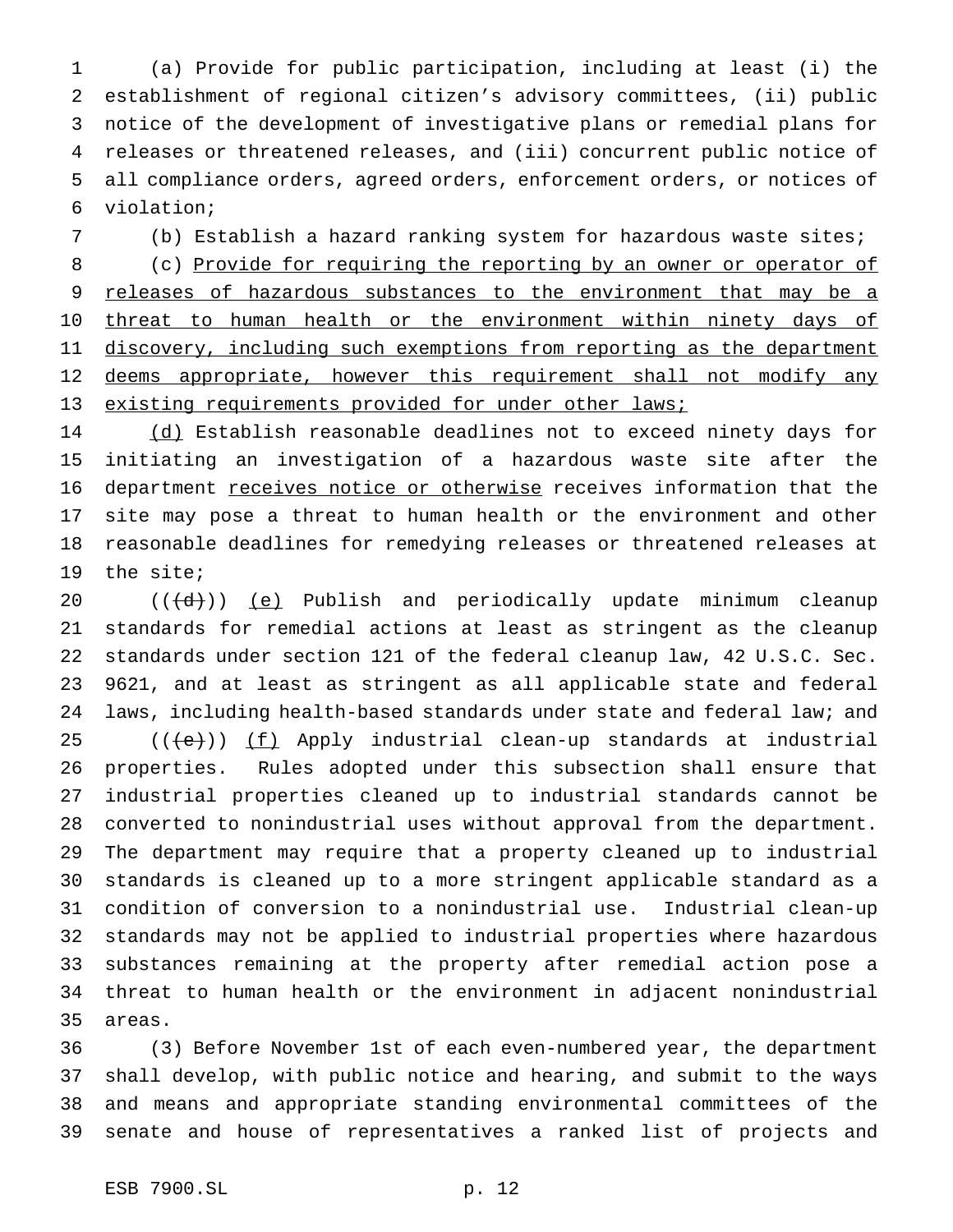expenditures recommended for appropriation from both the state and local toxics control accounts. The department shall also provide the legislature and the public each year with an accounting of the department's activities supported by appropriations from the state toxics control account, including a list of known hazardous waste sites and their hazard rankings, actions taken and planned at each site, how the department is meeting its top two management priorities under RCW 70.105.150, and all funds expended under this chapter.

 (4) The department shall establish a scientific advisory board to render advice to the department with respect to the hazard ranking system, cleanup standards, remedial actions, deadlines for remedial actions, monitoring, the classification of substances as hazardous substances for purposes of RCW 70.105D.020(7) and the classification of substances or products as hazardous substances for purposes of RCW 82.21.020(1). The board shall consist of five independent members to serve staggered three-year terms. No members may be employees of the department. Members shall be reimbursed for travel expenses as provided in RCW 43.03.050 and 43.03.060.

 (5) The department shall establish a program to identify potential hazardous waste sites and to encourage persons to provide information about hazardous waste sites.

 **Sec. 4.** RCW 70.105D.040 and 1994 c 254 s 4 are each amended to read as follows:

 (1) Except as provided in subsection (3) of this section, the following persons are liable with respect to a facility:

(a) The owner or operator of the facility;

 (b) Any person who owned or operated the facility at the time of 28 disposal or release of the hazardous substances;

 (c) Any person who owned or possessed a hazardous substance and who by contract, agreement, or otherwise arranged for disposal or treatment of the hazardous substance at the facility, or arranged with a transporter for transport for disposal or treatment of the hazardous substances at the facility, or otherwise generated hazardous wastes disposed of or treated at the facility;

 (d) Any person (i) who accepts or accepted any hazardous substance for transport to a disposal, treatment, or other facility selected by such person from which there is a release or a threatened release for which remedial action is required, unless such facility, at the time of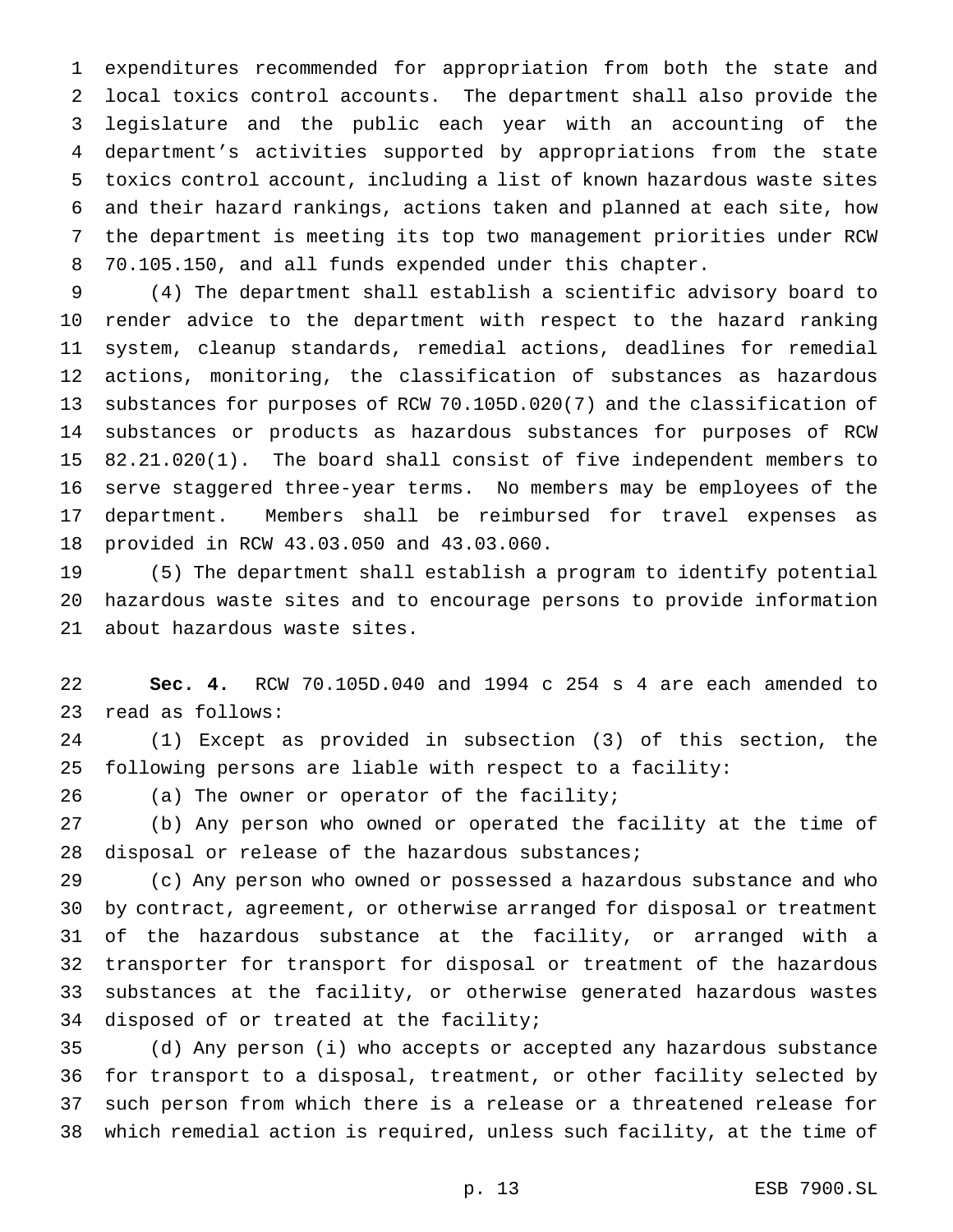disposal or treatment, could legally receive such substance; or (ii) who accepts a hazardous substance for transport to such a facility and has reasonable grounds to believe that such facility is not operated in accordance with chapter 70.105 RCW; and

 (e) Any person who both sells a hazardous substance and is responsible for written instructions for its use if (i) the substance is used according to the instructions and (ii) the use constitutes a release for which remedial action is required at the facility.

 (2) Each person who is liable under this section is strictly liable, jointly and severally, for all remedial action costs and for all natural resource damages resulting from the releases or threatened releases of hazardous substances. The attorney general, at the request of the department, is empowered to recover all costs and damages from persons liable therefor.

(3) The following persons are not liable under this section:

 (a) Any person who can establish that the release or threatened release of a hazardous substance for which the person would be otherwise responsible was caused solely by:

(i) An act of God;

(ii) An act of war; or

 (iii) An act or omission of a third party (including but not limited to a trespasser) other than (A) an employee or agent of the person asserting the defense, or (B) any person whose act or omission occurs in connection with a contractual relationship existing, directly or indirectly, with the person asserting this defense to liability. This defense only applies where the person asserting the defense has exercised the utmost care with respect to the hazardous substance, the foreseeable acts or omissions of the third party, and the foreseeable consequences of those acts or omissions;

 (b) Any person who is an owner, past owner, or purchaser of a facility and who can establish by a preponderance of the evidence that at the time the facility was acquired by the person, the person had no knowledge or reason to know that any hazardous substance, the release or threatened release of which has resulted in or contributed to the need for the remedial action, was released or disposed of on, in, or at the facility. This subsection (b) is limited as follows:

 (i) To establish that a person had no reason to know, the person must have undertaken, at the time of acquisition, all appropriate inquiry into the previous ownership and uses of the property,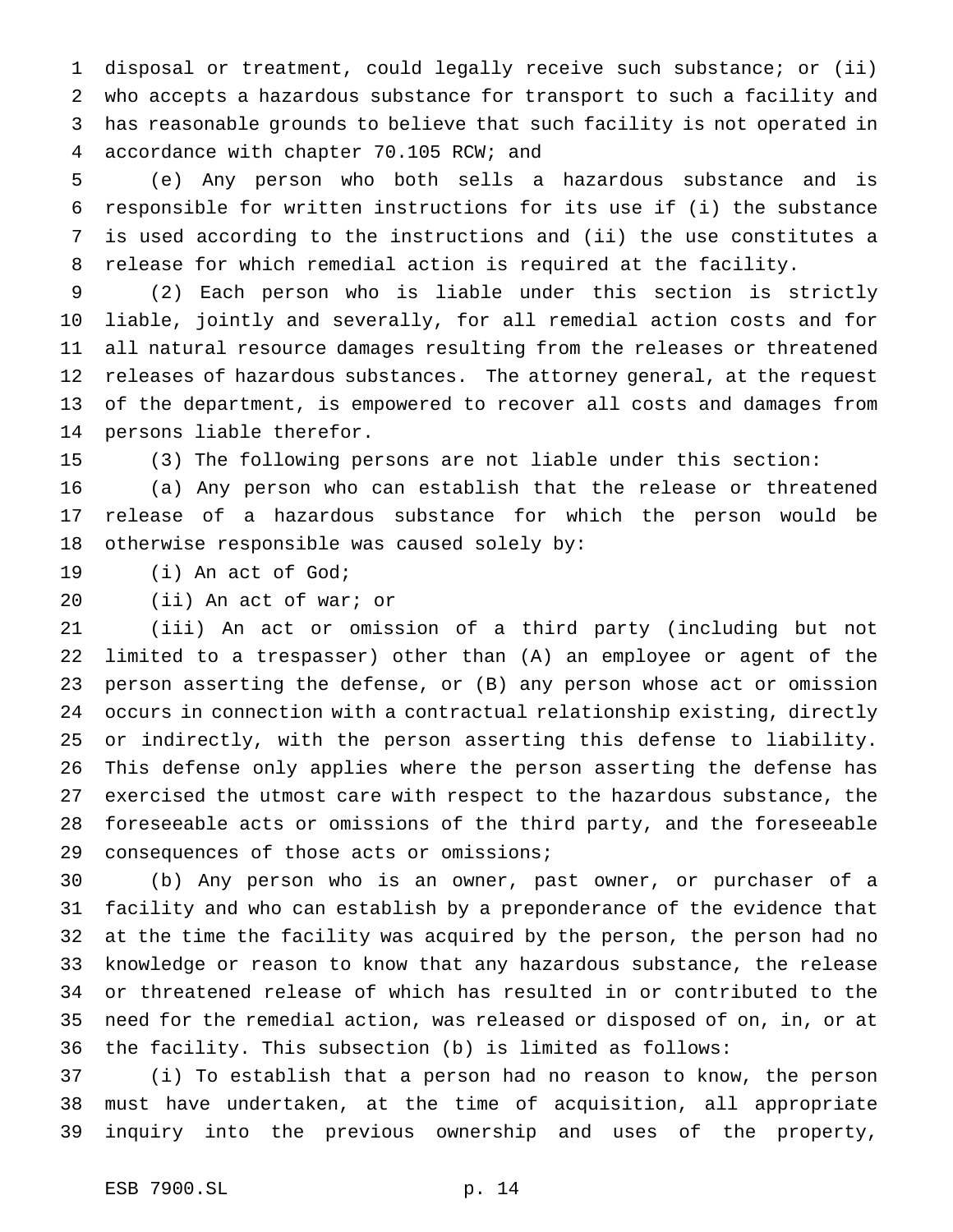consistent with good commercial or customary practice in an effort to minimize liability. Any court interpreting this subsection (b) shall take into account any specialized knowledge or experience on the part of the person, the relationship of the purchase price to the value of the property if uncontaminated, commonly known or reasonably ascertainable information about the property, the obviousness of the presence or likely presence of contamination at the property, and the ability to detect such contamination by appropriate inspection;

 (ii) The defense contained in this subsection (b) is not available to any person who had actual knowledge of the release or threatened release of a hazardous substance when the person owned the real property and who subsequently transferred ownership of the property without first disclosing such knowledge to the transferee;

 (iii) The defense contained in this subsection (b) is not available to any person who, by any act or omission, caused or contributed to the release or threatened release of a hazardous substance at the facility; (c) Any natural person who uses a hazardous substance lawfully and without negligence for any personal or domestic purpose in or near a

 dwelling or accessory structure when that person is: (i) A resident of the dwelling; (ii) a person who, without compensation, assists the resident in the use of the substance; or (iii) a person who is employed by the resident, but who is not an independent contractor;

 (d) Any person who, for the purpose of growing food crops, applies pesticides or fertilizers without negligence and in accordance with all applicable laws and regulations.

 (4) There may be no settlement by the state with any person potentially liable under this chapter except in accordance with this section.

 (a) The attorney general may agree to a settlement with any potentially liable person only if the department finds, after public 31 notice and any required hearing, that the proposed settlement would lead to a more expeditious cleanup of hazardous substances in 33 compliance with cleanup standards under RCW  $70.105D.030(2)((\{\d{d}\}))(e)$  and with any remedial orders issued by the department. Whenever practicable and in the public interest, the attorney general may expedite such a settlement with persons whose contribution is 37 insignificant in amount and toxicity. A hearing shall be required only if at least ten persons request one or if the department determines a hearing is necessary.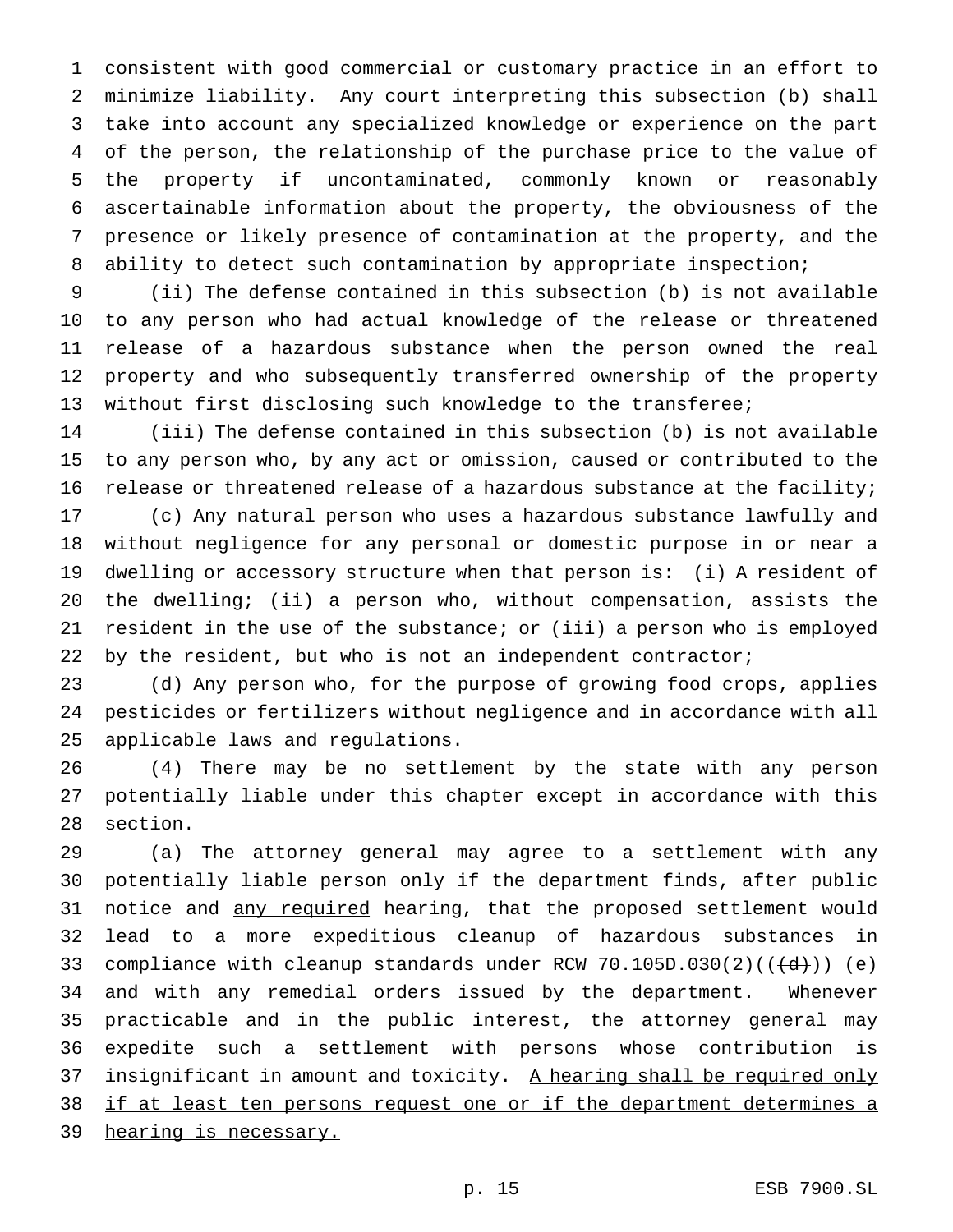(b) A settlement agreement under this section shall be entered as a consent decree issued by a court of competent jurisdiction.

 (c) A settlement agreement may contain a covenant not to sue only of a scope commensurate with the settlement agreement in favor of any person with whom the attorney general has settled under this section. Any covenant not to sue shall contain a reopener clause which requires the court to amend the covenant not to sue if factors not known at the time of entry of the settlement agreement are discovered and present a previously unknown threat to human health or the environment.

 (d) A party who has resolved its liability to the state under this section shall not be liable for claims for contribution regarding matters addressed in the settlement. The settlement does not discharge any of the other liable parties but it reduces the total potential liability of the others to the state by the amount of the settlement. (e) If the state has entered into a consent decree with an owner or operator under this section, the state shall not enforce this chapter 17 against any owner or operator who is a successor in interest to the 18 settling party unless under the terms of the consent decree the state 19 could enforce against the settling party, if:

 (i) The successor owner or operator is liable with respect to the 21 facility solely due to that person's ownership interest or operator status acquired as a successor in interest to the owner or operator 23 with whom the state has entered into a consent decree; and

24 (ii) The stay of enforcement under this subsection does not apply 25 if the consent decree was based on circumstances unique to the settling 26 party that do not exist with regard to the successor in interest, such 27 as financial hardship. For consent decrees entered into before the 28 effective date of this section, at the request of a settling party or 29 a potential successor owner or operator, the attorney general shall issue a written opinion on whether a consent decree contains such unique circumstances. For all other consent decrees, such unique circumstances shall be specified in the consent decree.

 (f) Any person who is not subject to enforcement by the state under (e) of this subsection is not liable for claims for contribution regarding matters addressed in the settlement.

 (5) $(a)$  In addition to the settlement authority provided under subsection (4) of this section, the attorney general may agree to a settlement with a person not currently liable for remedial action at a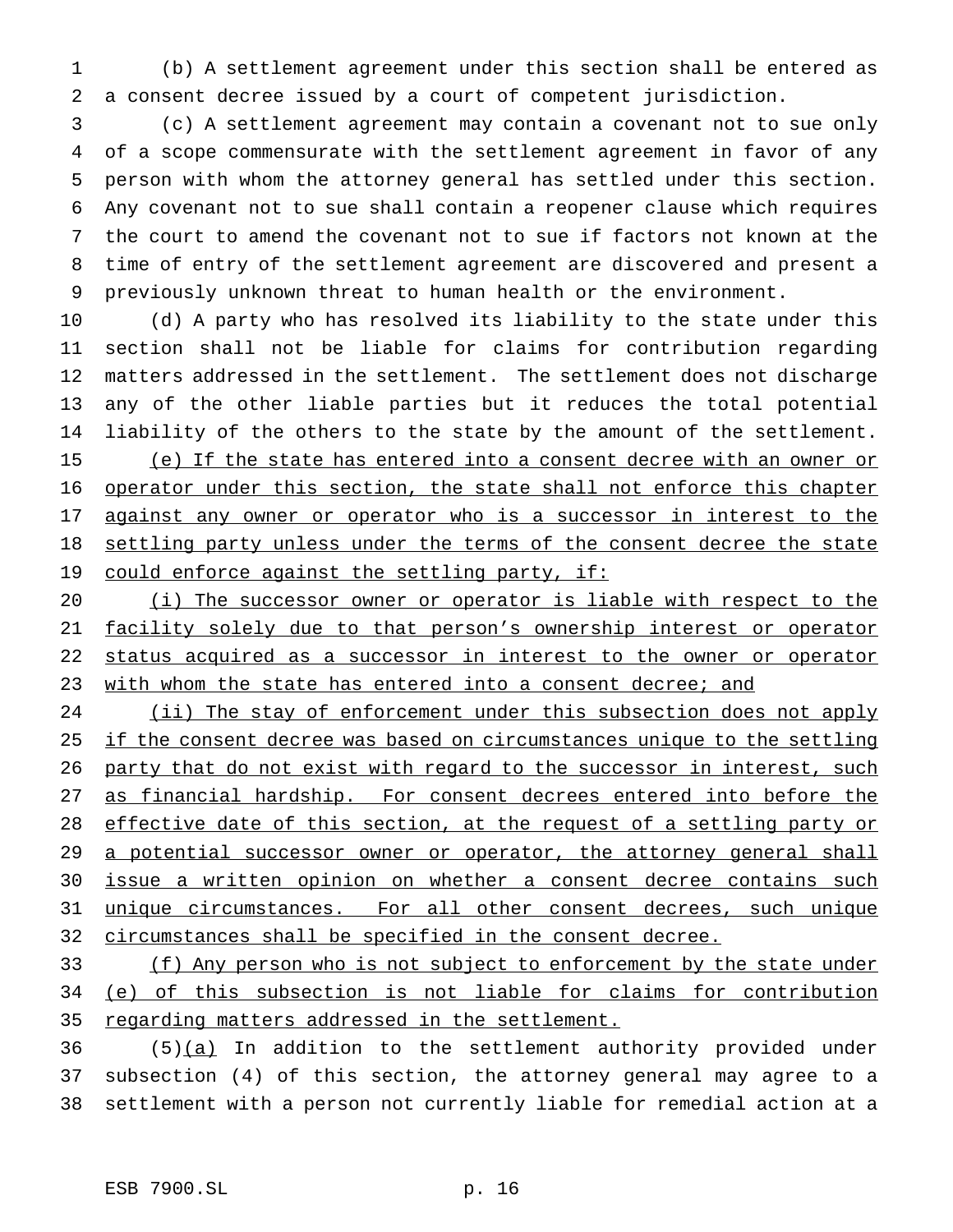facility who proposes to purchase, redevelop, or reuse the facility, provided that:

3 (((a) The settlement will provide a substantial public benefit, including but not limited to the reuse of a vacant or abandoned manufacturing or industrial facility, or the development of a facility by a governmental entity to address an important public purpose;

  $(\frac{b}{b})$ ) (i) The settlement will yield substantial new resources to facilitate cleanup;

  $((+e))$   $(ii)$  The settlement will expedite remedial action 10 consistent with the rules adopted under this chapter; and

 $((\{d\})$  <u>(iii)</u> Based on available information, the department determines that the redevelopment or reuse of the facility is not likely to contribute to the existing release or threatened release, interfere with remedial actions that may be needed at the site, or increase health risks to persons at or in the vicinity of the site.

 (b) The legislature recognizes that the state does not have adequate resources to participate in all property transactions 18 involving contaminated property. The primary purpose of this 19 subsection (5) is to promote the cleanup and reuse of vacant or abandoned commercial or industrial contaminated property. The attorney general and the department may give priority to settlements that will provide a substantial public benefit, including, but not limited to the 23 reuse of a vacant or abandoned manufacturing or industrial facility, or the development of a facility by a governmental entity to address an important public purpose.

 (6) Nothing in this chapter affects or modifies in any way any person's right to seek or obtain relief under other statutes or under common law, including but not limited to damages for injury or loss resulting from a release or threatened release of a hazardous substance. No settlement by the department or remedial action ordered by a court or the department affects any person's right to obtain a remedy under common law or other statutes.

 **Sec. 5.** RCW 70.105D.070 and 1994 c 252 s 5 are each amended to read as follows:

 (1) The state toxics control account and the local toxics control account are hereby created in the state treasury.

 (2) The following moneys shall be deposited into the state toxics control account: (a) Those revenues which are raised by the tax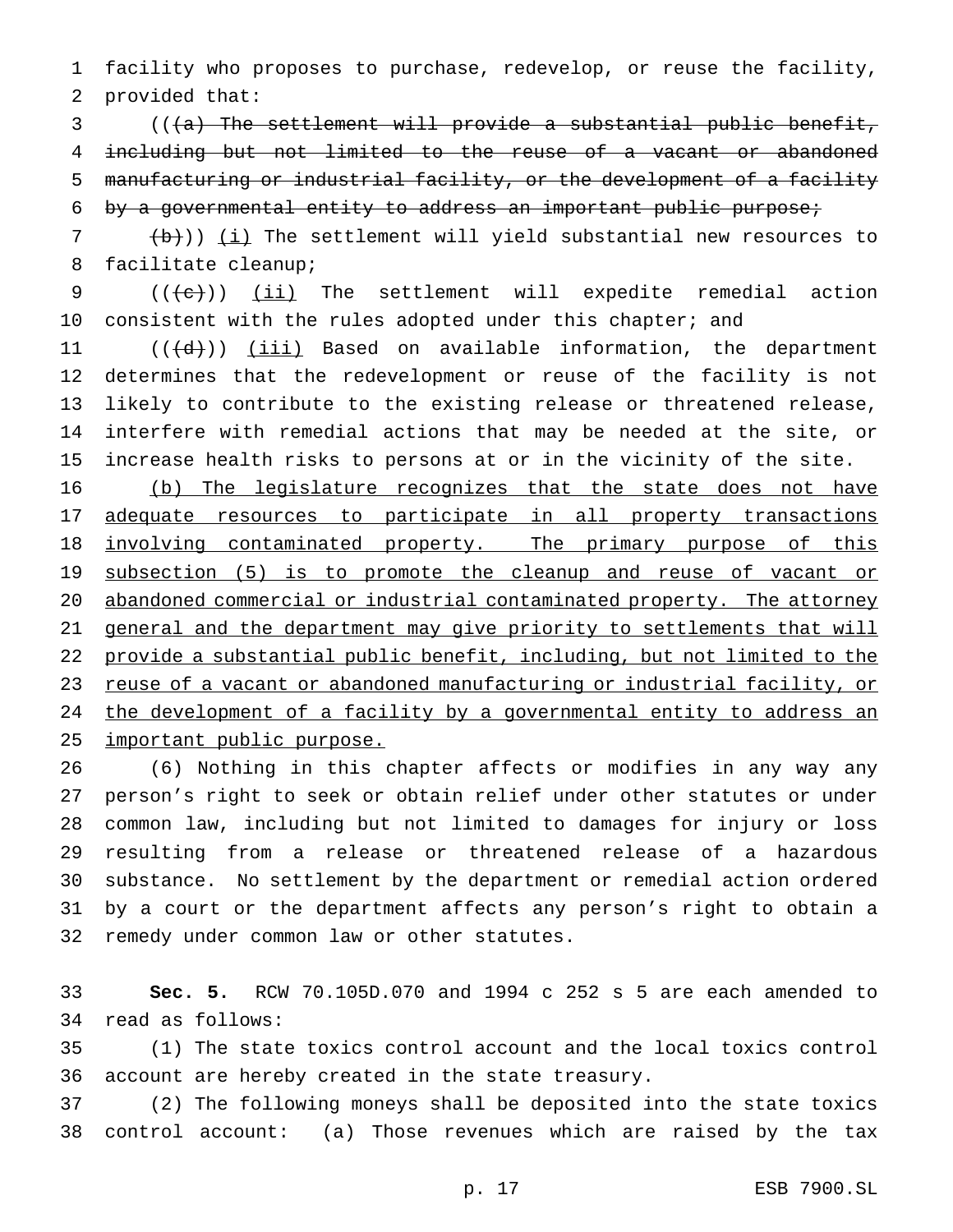imposed under RCW 82.21.030 and which are attributable to that portion of the rate equal to thirty-three one-hundredths of one percent; (b) the costs of remedial actions recovered under this chapter or chapter 70.105A RCW; (c) penalties collected or recovered under this chapter; and (d) any other money appropriated or transferred to the account by the legislature. Moneys in the account may be used only to carry out the purposes of this chapter, including but not limited to the following activities:

 (i) The state's responsibility for hazardous waste planning, management, regulation, enforcement, technical assistance, and public education required under chapter 70.105 RCW;

 (ii) The state's responsibility for solid waste planning, management, regulation, enforcement, technical assistance, and public education required under chapter 70.95 RCW;

 (iii) The hazardous waste cleanup program required under this chapter;

 (iv) State matching funds required under the federal cleanup law; (v) Financial assistance for local programs in accordance with chapters 70.95, 70.95C, 70.95I, and 70.105 RCW;

 (vi) State government programs for the safe reduction, recycling, or disposal of hazardous wastes from households, small businesses, and agriculture;

(vii) Hazardous materials emergency response training;

 (viii) Water and environmental health protection and monitoring programs;

(ix) Programs authorized under chapter 70.146 RCW;

 (x) A public participation program, including regional citizen advisory committees;

 (xi) Public funding to assist potentially liable persons to pay for the costs of remedial action in compliance with cleanup standards under 31 RCW 70.105D.030(2)( $(\overrightarrow{d})$ ) (e) but only when the amount and terms of such funding are established under a settlement agreement under RCW 70.105D.040(4) and when the director has found that the funding will achieve both (A) a substantially more expeditious or enhanced cleanup than would otherwise occur, and (B) the prevention or mitigation of unfair economic hardship; and

 (xii) Development and demonstration of alternative management technologies designed to carry out the top two hazardous waste management priorities of RCW 70.105.150.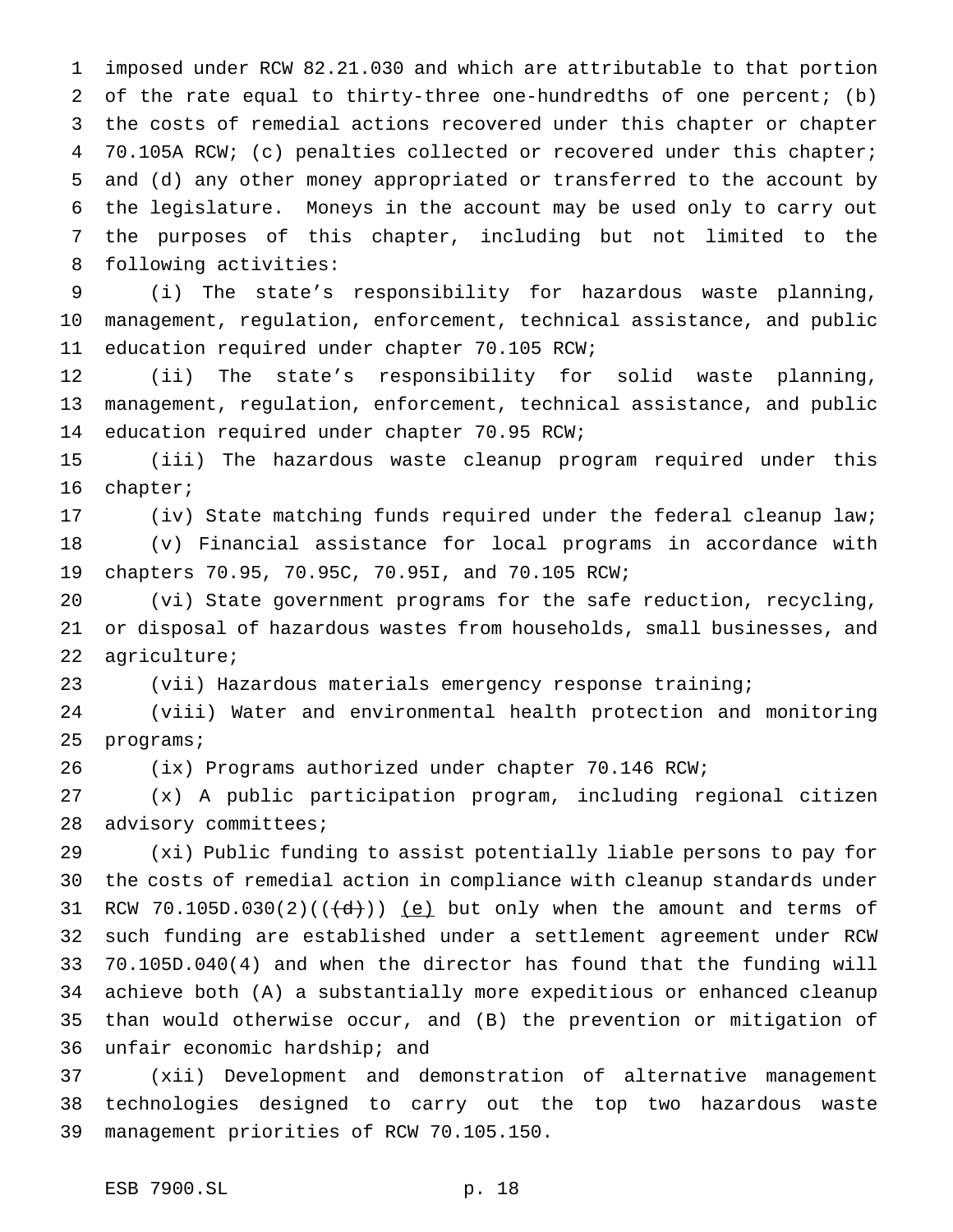(3) The following moneys shall be deposited into the local toxics control account: Those revenues which are raised by the tax imposed under RCW 82.21.030 and which are attributable to that portion of the rate equal to thirty-seven one-hundredths of one percent.

 (a) Moneys deposited in the local toxics control account shall be used by the department for grants or loans to local governments for the following purposes in descending order of priority: (i) Remedial actions; (ii) hazardous waste plans and programs under chapter 70.105 RCW; and (iii) solid waste plans and programs under chapters 70.95, 70.95C, 70.95I, and 70.105 RCW. Funds for plans and programs shall be allocated consistent with the priorities and matching requirements established in chapters 70.105, 70.95C, 70.95I, and 70.95 RCW.

 (b) Funds may also be appropriated to the department of health to implement programs to reduce testing requirements under the federal safe drinking water act for public water systems. The department of health shall reimburse the account from fees assessed under RCW 70.119A.115 by June 30, 1995.

 (4) Except for unanticipated receipts under RCW 43.79.260 through 43.79.282, moneys in the state and local toxics control accounts may be spent only after appropriation by statute.

 (5) One percent of the moneys deposited into the state and local toxics control accounts shall be allocated only for public participation grants to persons who may be adversely affected by a release or threatened release of a hazardous substance and to not-for- profit public interest organizations. The primary purpose of these grants is to facilitate the participation by persons and organizations in the investigation and remedying of releases or threatened releases of hazardous substances and to implement the state's solid and 29 hazardous waste management priorities. No grant may exceed ((fifty)) 30 sixty thousand dollars ((though it)). Grants may be renewed annually. Moneys appropriated for public participation from either account which are not expended at the close of any biennium shall revert to the state toxics control account.

 (6) No moneys deposited into either the state or local toxics control account may be used for solid waste incinerator feasibility studies, construction, maintenance, or operation.

 (7) The department shall adopt rules for grant or loan issuance and performance.